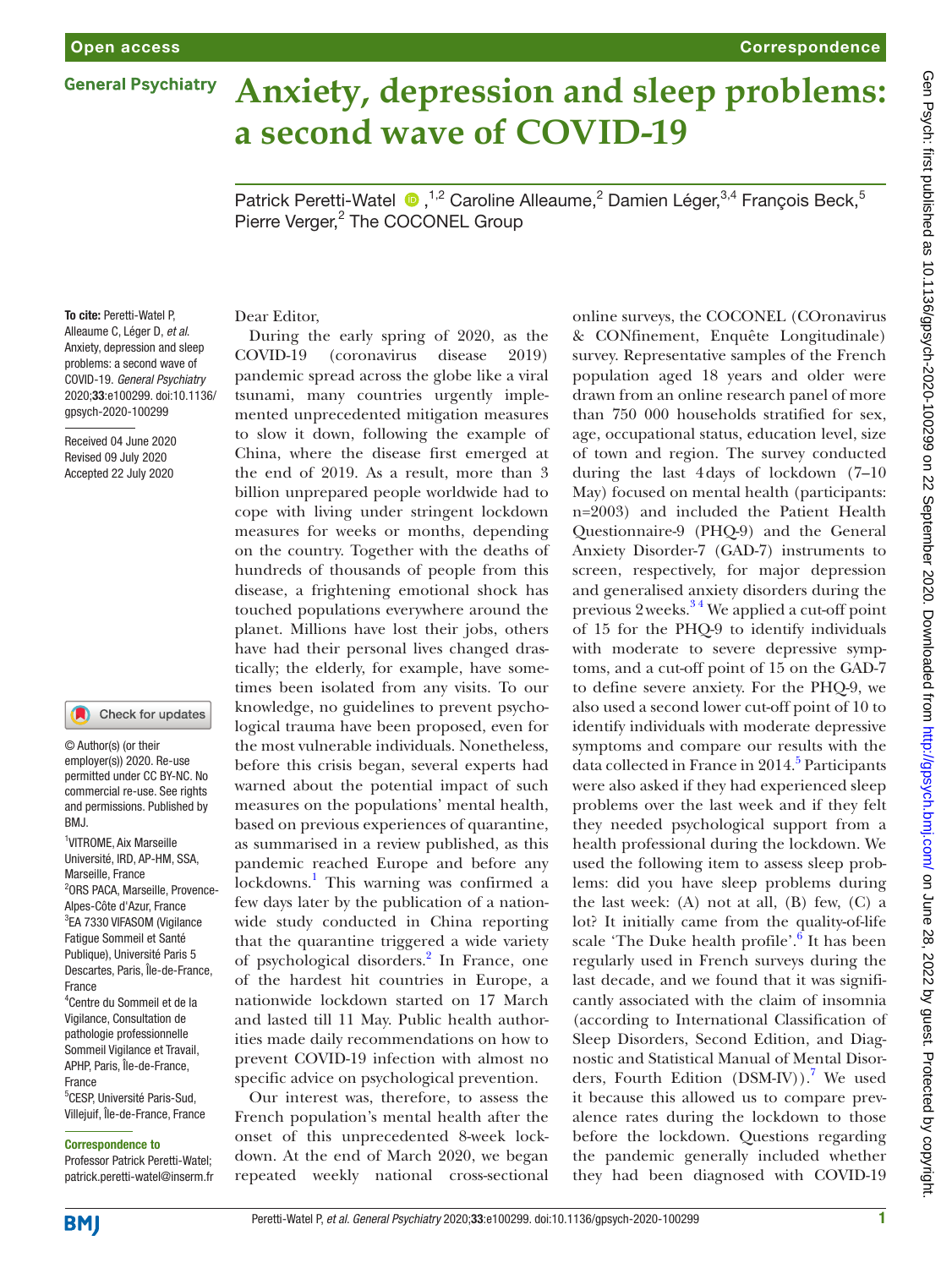## General Psychiatry

and whether someone close to them (either a relative or a friend) had been admitted to intensive care for this disease. We also collected information on participants' gender, age, education level and household income level, as well as about their social and occupational situation during the lockdown (still working outside the home, teleworking or had been laid off, and whether or not they were confined in an overcrowded dwelling).

We assessed media exposure to COVID-19 by asking respondents how much time per day they spent looking for information about the epidemic (on television, radio, newspapers, online websites and social media) in the past week. The '≥4hours per day' category corresponds to respondents who spent on average about 8 hours a day looking for information about COVID-19. Multivariate logistic models analysed the associations of the four mental health outcomes (moderate to severe depressive symptoms, severe anxiety, sleep problems and reported need for psychological support from a health professional) with sociodemographic characteristics and exposure to both the virus and the media.

Our survey provides an overview of the French population's mental health after 8 weeks of lockdown. The prevalence of moderate to severe depressive symptoms reached 8.8%, and the prevalence of severe anxiety was 8.7%; 68.1% of respondents complained of sleep problems during the past week (few or a lot), and 12.2% reported the need for psychological support from a health professional during the lockdown. Among those who felt the need for psychological support, 90% also reported either severe depressive symptoms, severe anxiety or sleep problems (see [table](#page-2-0) 1). The prevalence of sleep problems can be easily compared with the 'prelockdown' situation: it was measured among the French adult population at 49% in 2017, $8$  vs 68.1% in the present survey. Notably, this prevalence had peaked at  $74\%$  2 weeks after lockdown.<sup>[9](#page-3-7)</sup> The prevalence of moderate depressive symptoms (PHQ9≥10) reached 22.9% in the present survey, compared with 7% in the French version of the European Health Interview Survey conducted in 2014.<sup>[5](#page-3-3)</sup> This large difference underlines the major impact of this sanitary crisis on mental health.

Moreover, contrary to previous observations among the French population,<sup>8</sup> young people (aged 18-25) reported the highest prevalence of sleep problems, while respondents aged 18–45 were more likely to report depressive symptoms than their older counterparts. Recent Chinese and US studies during the COVID-19 lockdown found similar differences in psychological distress and anxiety. $2^{10}$  Various interpretations have already been suggested for this unexpected result: compared with the rest of the population, young adults may be more exposed to stressful information on social media, suffer more from isolation resulting from social distancing<sup>11</sup> and fear disruption of their future as a result of the current crisis. Students, for example, may be vulnerable to the impact of the lockdown because of its repercussions on their studies.<sup>[12](#page-3-9)</sup>

Our results made it possible to disentangle some effects of the lockdown from those of the pandemic. Results about the lockdown itself included associations between confinement in an overcrowded dwelling with higher risks of psychological distress, sleep problems and need for psychological support (only the last association remained significant in multivariate analysis). On the contrary, working outside the home full-time was associated with fewer mental health problems (depressive symptoms, anxiety or sleep problems) than staying at home (even for teleworking, except for anxiety).

Of course, the COVID-19 pandemic was another source of psychological distress, as illustrated by the association between exposure to the disease and mental health outcomes. The prevalence of depressive symptoms, anxiety and need for psychological support was notably higher among respondents who were diagnosed with COVID**-**19 than among the general population, as was the need for psychological support during the lockdown among those who had someone close to them in an intensive care unit because of COVID**-**19. One reason for this strong effect is probably the paucity of contacts between these people and health professionals (including their own general practitioners) because of the lockdown and the quarantine procedure for infected people. Health authorities repeatedly recommended that those with suspected COVID-19 infection stay at home, isolate themselves from their household and call an emergency number (which often did not answer because the emergency services were unprepared for and overwhelmed by the demand) if their symptoms worsened. This situation was extremely stressful for many individuals. Although severe and even lethal, the viral epidemic was quite limited: at the end of lockdown, three French adults out of four reported that no one in their household or among their friends or relatives had been infected. $13$  Many more people were affected by the emotional and psychotraumatic shock associated with COVID-19, to which they were exposed mainly through media information.

Our results suggested that intensive media exposure to news about COVID-19 was detrimental for mental health, as the prevalence of the four mental health problems surveyed was significantly higher among those who spent at least 4 hours a day (and about 8 hours on average) looking for information about COVID-19, and these associations remained highly significant after adjustment for other covariates. This result echoed those of previous studies of smaller and non-representative samples $^{14}$  15: uncontrolled spread of false information on social media can certainly fuel confusion, anxiety and panic, $16$  but massive exposure to more or less reliable information on mainstream media may also act as a stressor, with a potential traumatic impact. Of course, the media played a crucial role in informing the public about the COVID-19 pandemic and promoting preventive behaviours, but it probably came at a cost, especially because of the unprecedented combination of lockdown and massive and stressful media coverage of the epidemics: the lockdown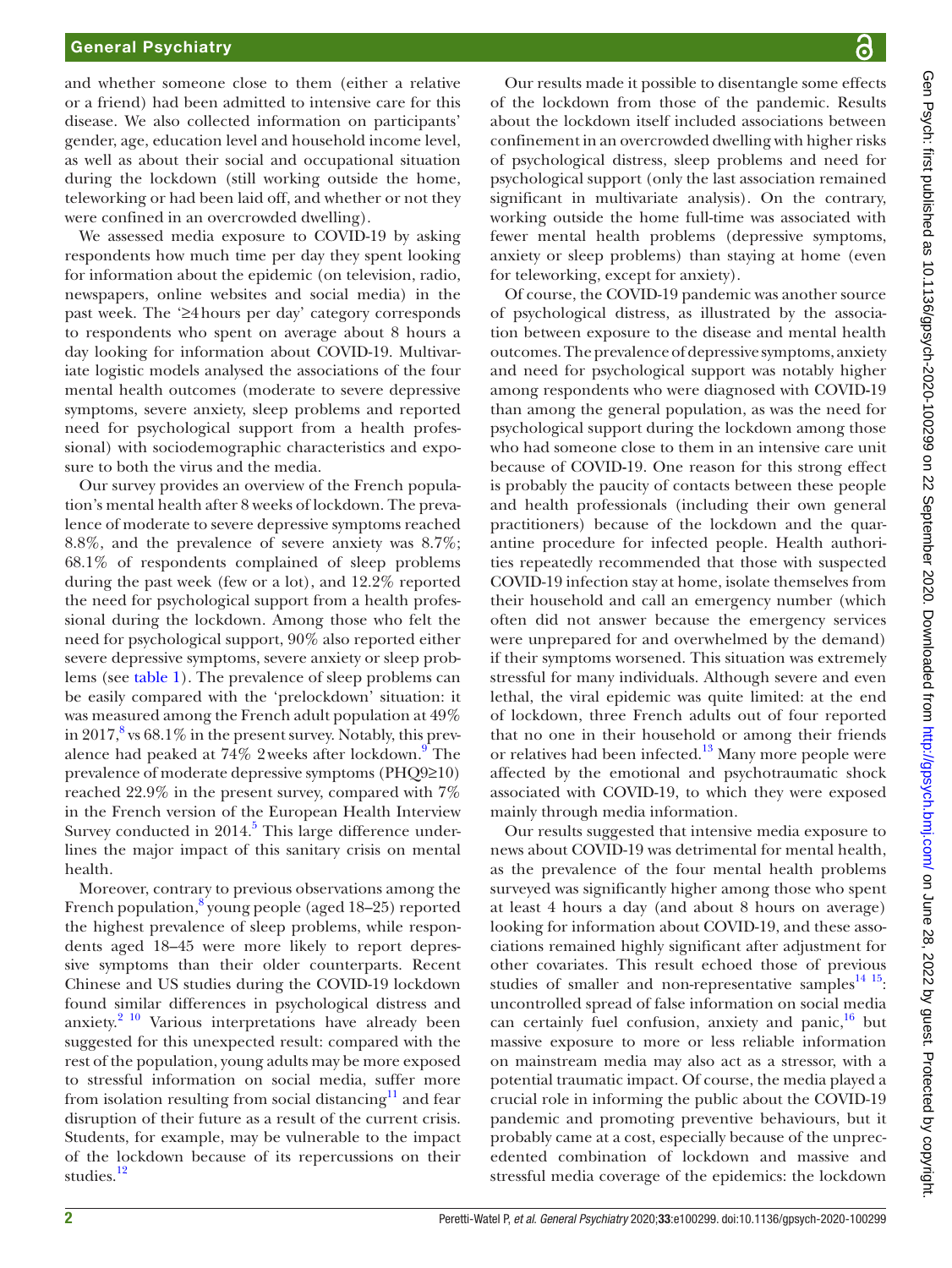May 2020)

General Psychiatry

|                                                                                                | <b>Depressive symptoms</b> | Anxiety          | Sleep problems | <b>Perceived need</b><br>for psychological |
|------------------------------------------------------------------------------------------------|----------------------------|------------------|----------------|--------------------------------------------|
|                                                                                                | <b>PHQ9≥15</b>             | GAD≥15           | few, a lot     | support                                    |
|                                                                                                | % (95% CI)                 |                  |                |                                            |
| Proportion in the whole sample                                                                 | 8.8 (7.6 to 10.0)          | 8.7 (7.5 to 9.9) |                | 68.1 (66.1 to 70.1) 12.2 (10.8 to 13.6)    |
|                                                                                                | Row %                      |                  |                |                                            |
| Gender:                                                                                        |                            |                  | $(P<0.001)^*$  |                                            |
| Male $(n=954)$                                                                                 | 7.8                        | 7.9              | 60.7           | 11.8                                       |
| Female $(n=1049)$                                                                              | 9.7                        | 9.4              | 74.8           | 12.6                                       |
| Age (in years):                                                                                | $(P=0.001)$                |                  | (P<0.001)      | (P<0.001)                                  |
| 18-25 (n=229)                                                                                  | 11.8                       | 7.9              | 76.4           | 16.2                                       |
| 26-45 (n=629)                                                                                  | 11.8                       | 9.2              | 70.5           | 16.7                                       |
| $46 - 65$ (n=695)                                                                              | 7.2                        | 8.3              | 65.7           | 7.6                                        |
| $>65$ (n=450)                                                                                  | 5.3                        | 8.9              | 64.2           | 11.3                                       |
| <b>Education level:</b>                                                                        |                            |                  |                |                                            |
| <high-school (n="1017)&lt;/td"><td>8.2</td><td>10</td><td>66.1</td><td>11.8</td></high-school> | 8.2                        | 10               | 66.1           | 11.8                                       |
| High-school, first university degree (n=634)                                                   | 9.8                        | 8                | 70.5           | 12                                         |
| >2 years completed at university (n=352)                                                       | 8.8                        | 6.3              | 69.6           | 13.9                                       |
| Household income levelt                                                                        |                            | $(P=0.003)$      |                |                                            |
| Low income $(n=473)$                                                                           | 12.3                       | 13.3             | 71.2           | 15.2                                       |
| Medium income (n=1076)                                                                         | 8                          | 7.5              | 69.1           | 10.6                                       |
| High income (n=454)                                                                            | 6.8                        | 6.6              | 62.6           | 13                                         |
| Confined in an overcrowded dwelling $\ddagger$                                                 |                            |                  |                | $(P=0.022)$                                |
| No (n=1826)                                                                                    | 8.5                        | 8.3              | 67.7           | 11.3                                       |
| Yes $(n=177)$                                                                                  | 11.2                       | 12.9             | 72.3           | 21.3                                       |
| Occupational status since lockdown:                                                            | $(P=0.031)$                | $(P=0.039)$      | (P<0.001)      |                                            |
| Still working full time out of home (n=357)                                                    | 6.4                        | 6.2              | 56             | 10.1                                       |
| Teleworking (n=282)                                                                            | 10.6                       | 5.7              | 72.2           | 14.2                                       |
| Not working, other (n=1364)                                                                    | 9.3                        | 10               | 70.5           | 12.5                                       |
| Respondent diagnosed with COVID-19:                                                            | $(P=0.001)$                | (P<0.001)        |                | (P<0.001)                                  |
| No (n=1950)                                                                                    | 8.3                        | 8.2              | 68             | 11.5                                       |
| Yes $(n=53)$                                                                                   | 25.9                       | 26.4             | 72.2           | 39.6                                       |
| Someone close sent to intensive care unit:                                                     |                            |                  |                | $(P=0.003)$                                |
| No (n=1870)                                                                                    | 8.3                        | 8.5              | 68             | 11.3                                       |
| Yes $(n=133)$                                                                                  | 14.3                       | 12               | 70.7           | 24.8                                       |
| Daily media exposure to COVID-19:                                                              | (P<0.001)                  | (P<0.001)        | $(P=0.001)$    | (P<0.001)                                  |
| $<$ 1 hour (n=478)                                                                             | 5.6                        | 8.2              | 60.8           | 8.6                                        |
| 1 to 2 hours ( $n=617$ )                                                                       | 5.2                        | 6.2              | 68.1           | 10.1                                       |
| 2 to 4 hours ( $n=421$ )                                                                       | 6.9                        | 6.2              | 71.2           | 10                                         |
| $\geq$ 4 hours (n=489)                                                                         | 18                         | 14.3             | 72.6           | 21.4                                       |

<span id="page-2-0"></span>Table 1 Mental health in the French general population after 8 weeks of lockdown (COCONEL survey, France, n=2003, 7–10

95% CI: 95% Confidence Interval; COCONEL: COronavirus, CONfinement: Enquête Longitudinale; GAD, General Anxiety Disorder; PHQ-9, Patient Health Questionnaire-9

\*For each outcome (column variables), the p values in brackets have been computed for each covariate after adjustment for other covariates (logistic regressions). Only p values below the 0.05 threshold were reported.

†We computed each participant's equivalised household income per month, taking into account its household size and composition. 'Low income' refers to the first quartile, 'medium income' to the second and third quartiles, 'high income' to the fourth quartile. ‡<194 square feet per capita.